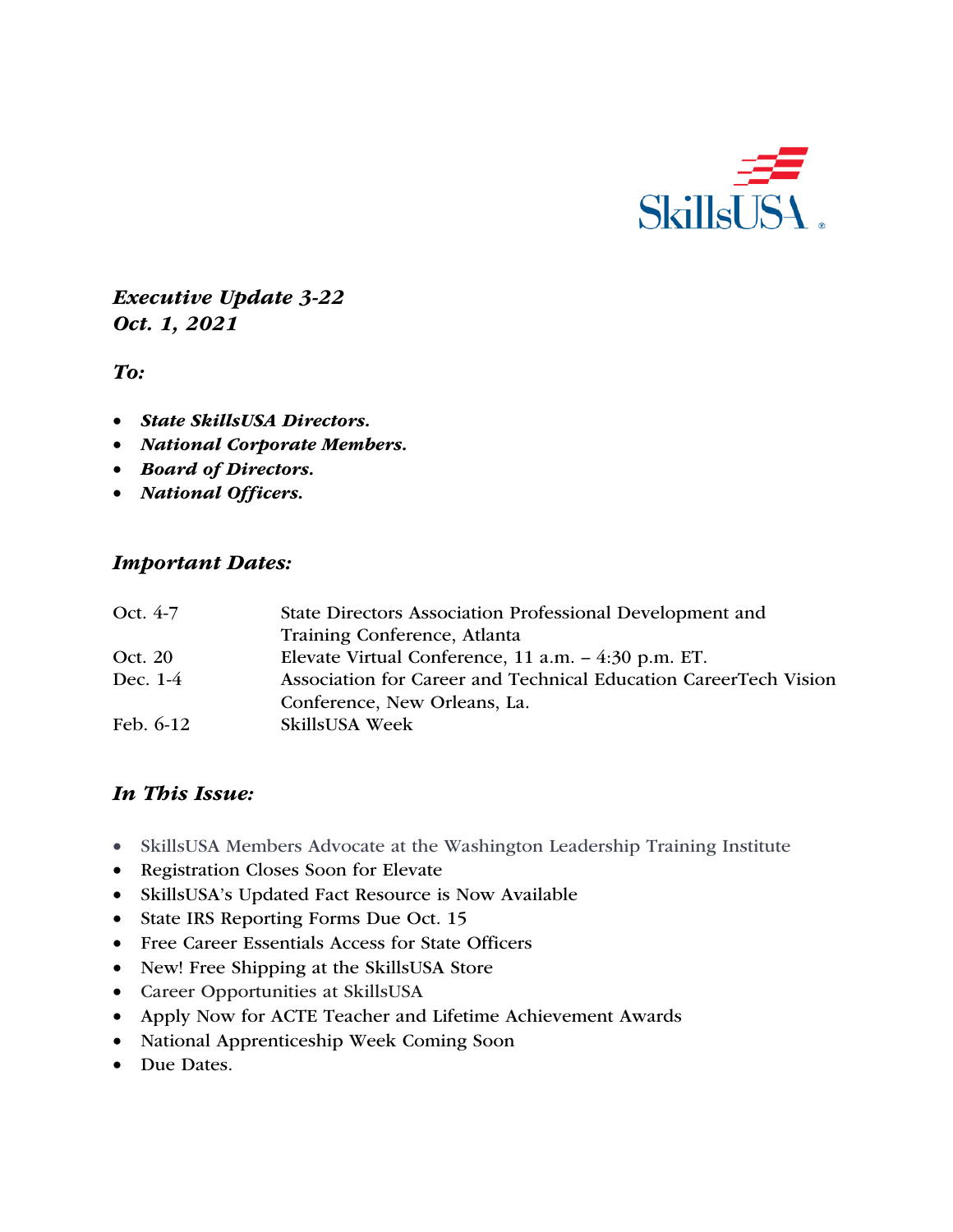# *SkillsUSA Members Advocate at the Washington Leadership Training Institute*

More than 300 SkillsUSA students, teachers and state leaders from 19 states traveled to Washington, D.C., last week to participate in the in-person Washington Leadership Training Institute (WLTI) advocacy conference. Students learned to become effective leaders and gained a broader understanding of how government operates. Members then had the opportunity to share their SkillsUSA and career and technical education experiences with elected officials. They also explored the monuments and museums of D.C. and saw first-hand some of the inspiring history that helped shape the United States. Read the full story here.

### *Registration Closes Soon for Elevate*

Be sure and let your advisors and their local chapter officer teams know about Elevate, an interactive virtual conference that focuses on building successful chapters by equipping officers with the skills to lead and serve their chapter members. The conference will be held on Oct. 20 from 11 a.m. – 4:30 p.m. ET. The registration fee is \$10 per participant and closes *Oct. 6.* Register here. If you have questions, contact Taryn Zeigler Erminio.

#### *SkillsUSA's Updated Fact Resource is Now Available*

SkillsUSA's Fact Resource has been updated. It includes detailed membership statistics, survey results that show the benefits of SkillsUSA and CTE involvement; talking points for a variety of audiences; a wide variety of quotes of support from various sources to use in your presentations and more. Please make this your primary resource for national SkillsUSA statistics. The document is available in a web-based format on SkillsUSA CONNECT or as a downloadable PDF. On CONNECT, you can click on the bookmarks on the left to find what you're looking for in the document. In the PDF version, you can also click on links in the "Table of Contents" to take you to the exact stat you're looking for.

### *State IRS Reporting Forms Due Oct. 15*

SkillsUSA state IRS Reporting Forms are due to the national office by *Oct. 15.* Form No. 2 (IRS Reporting Form), a letter requesting a state's federal ID number and instructions can be downloaded here. Please fill out the necessary information and return the signed form and letter to Kim Graham*.* 

### *New! Free Shipping at the SkillsUSA Store*

The SkillsUSA Store now offers free standard ground shipping on all online orders in the U.S., with no minimums or exclusions. Expedited shipping methods are still offered for an additional charge and all orders are processed and fulfilled within two business days (Monday-Friday) as usual.